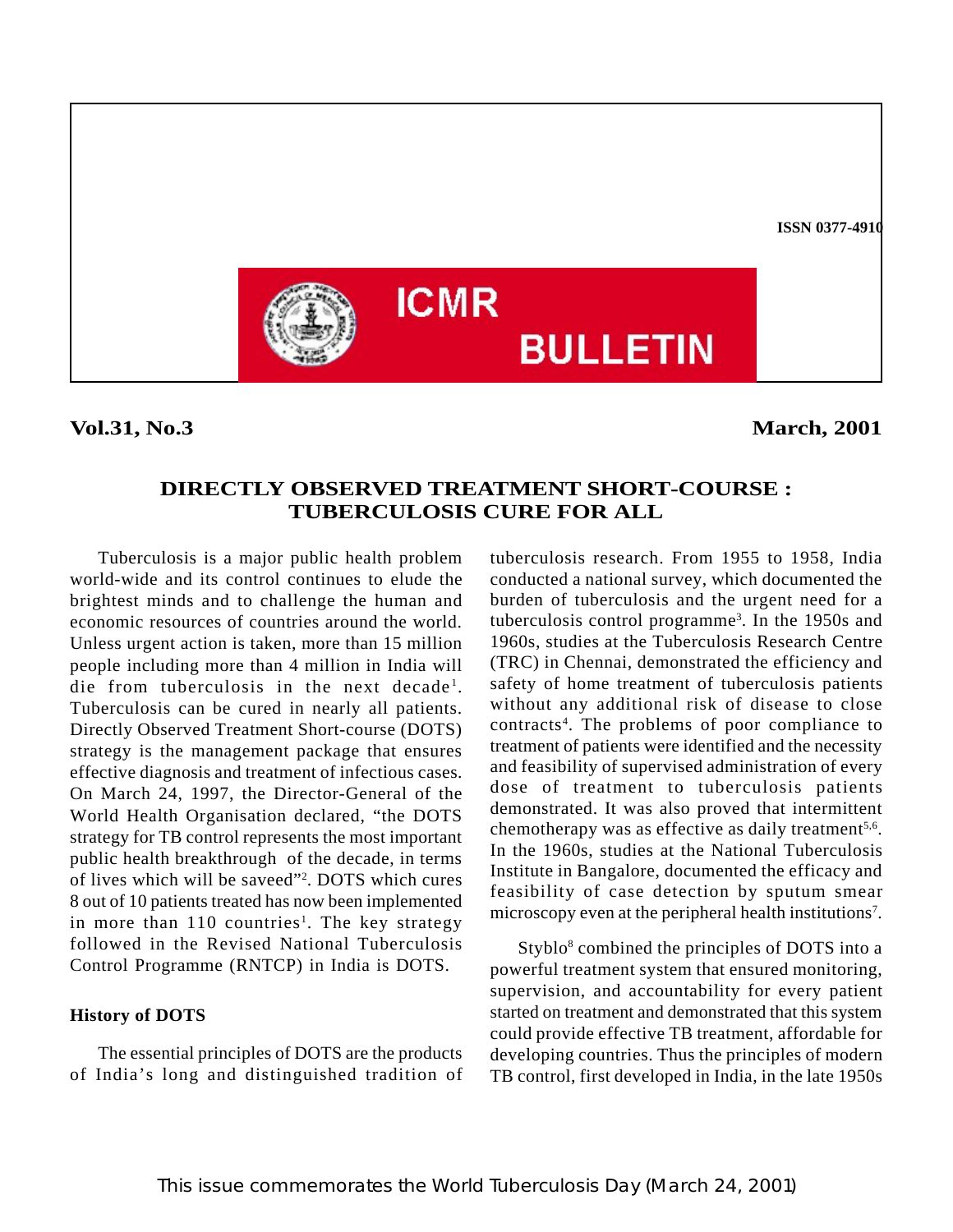have travelled around the world and finally returned home nearly 40 years later as DOTS (Table I).

#### **Table I. Milestones of DOTS**

| • 1961    | Concept of supervised chemotherapy                       |
|-----------|----------------------------------------------------------|
| . 1993    | WHO declared TB a global emergency                       |
| .1995     | DOTS strategy defined                                    |
| . 1999    | DOTS expansion in 110 countries (25% global<br>coverage) |
| countries | · 85% of all TB cases live in 102 DOTS implemented       |
|           | . 50% of global TB cases occur in 5 countries of South-  |

- East Asia: India, Indonesia, Bangladesh, Thailand, Myanmar
- · Since 1994 the number of new smear positive cases notified by DOTS has increased by an average of 100,000 per year
- · By 2005 70% case detection could be reached by DOTS
- · DOTS has been successful in a variety of settings:

| à Africa               | : Kenya, Tanzania   |
|------------------------|---------------------|
| à Asia                 | : Cambodia, Vietnam |
| à Latin America : Peru |                     |

Another important element of the DOTS strategy is the innovative recording and reporting system, simple enough to be completed easily, but detailed enough to provide useful information for ongoing evaluation of the progress of both the patient and the programme. This system also makes the health workers accountable for directly observing the TB patients swallow their medicines during treatment.

## **Principles of DOTS**

The DOTS strategy consists of increased commitment, effective diagnosis, standard treatment given under direct observation, secure drug supply and systematic monitoring and evaluation of all patients started on treatment. In the RNTCP patients are the most important component of the programme. The responsibility of treatment completion by patients and the resultant outcome is shifted from the patients to the health system.

### **Why is DOTS Necessary?**

Studies have shown that about one-third of patients receiving self-administered treatment do not adhere to treatment. It is impossible to predict which patient will take the medicines regularly. Directly Observed Treatment (DOT) is necessary at least in the initial phase of treatment to ensure adherence and achieve sputum smear conversion. The other advantage is that if a patient misses a dose he can be traced immediately and treatment resumed.

## **The Components of DOTS9**

The five fundamental principles of the WHO recommended DOTS strategy are:

### *Effective political and administrative commitment*

Governments and other partners must be financially committed to long-term TB control, ensuring that all TB patients have free access to treatment. TB control should be integrated into the existing health care system. A well supported National TB Programme will have a programme manual, a training programme, a plan of supervision, and a development plan.

# *Case finding primarily by microscopic examination of sputum of patients presenting to health facilities*

Tuberculosis patients commonly seek care but are not promptly diagnosed and the challenge is to improve the performance of the health care system. Microscopy, not X-ray must be the primary tool to diagnose tuberculosis. Resources should first be directed towards identifying sputum smear positive cases for treatment, as these individuals are the sources of infection. Chest X-ray is a complementary tool when sputum smears are negative.

## *Short-course chemotherapy given under direct observation*

DOTS make the health system – not the patient – responsible for achieving a cure. This is critical, as most TB patients start to feel better after just a few weeks of medication and often stop taking their pills. Yet it takes at least six months to rid the body of TB bacilli. With DOTS, patients are observed swallowing their medicines by a health worker or trained volunteer. Treatment observers support patients until they are cured. Treatment observation is especially critical during the first two months of treatment. During this phase, the number of tuberculosis bacteria in the body is very high, and missed doses increase the risk of treatment failure and relapse. Patients who do not keep their appointments with the health worker must be immediately contacted and helped to resume treatment.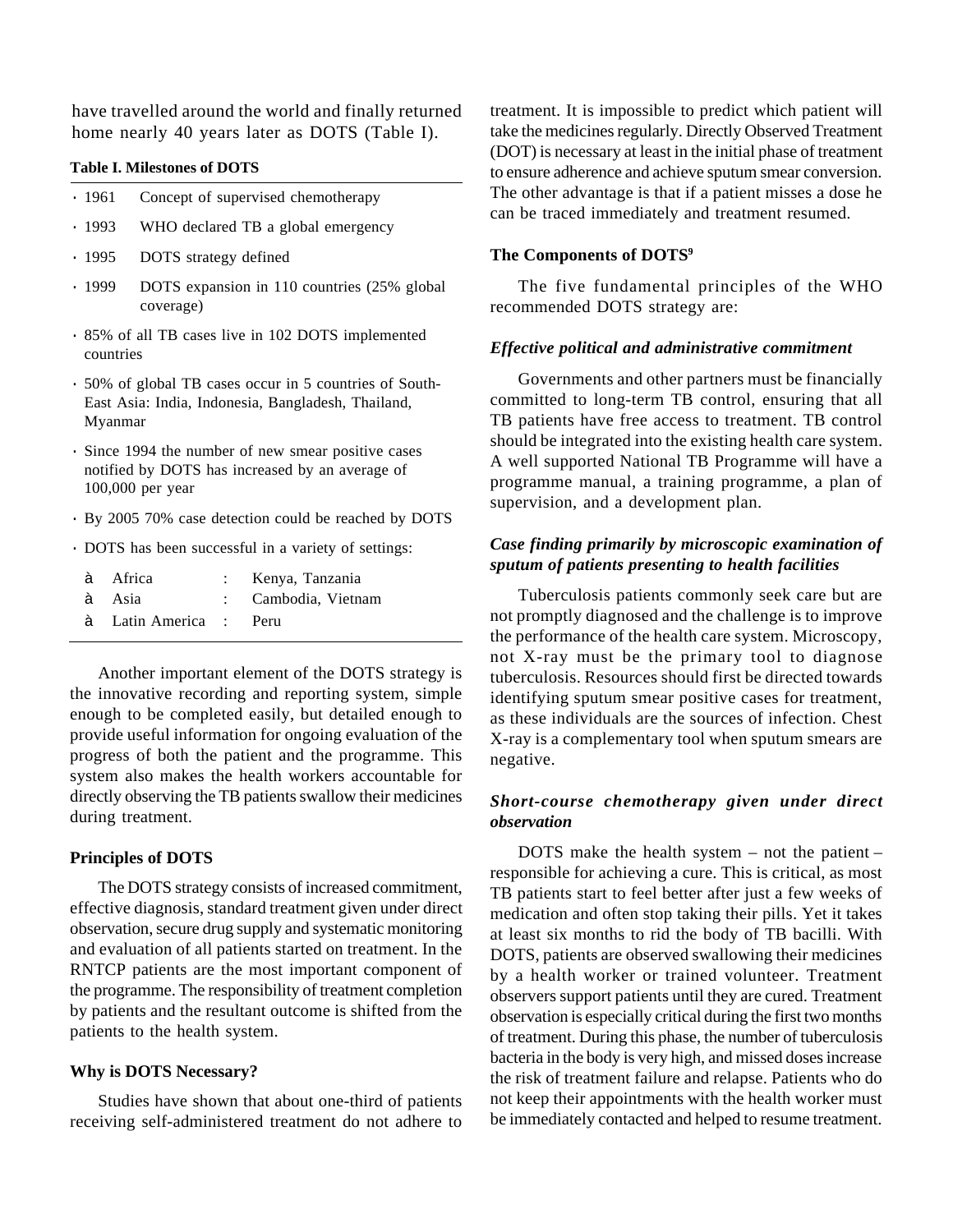There can be flexibility and innovation in observing treatment, provided that the observer is accountable to the health services and accessible and acceptable to the patients. DOT can be given in clinics, institutions, the workplace, schools, shelters for the homeless, homes and on the street. Similarly, DOTS providers can be paramedicals, teachers, leaders, friends, colleagues, traditional birth attendants, *etc.* To maximize the potential for the person supervising the therapy and the patient to interact, incentives or legal inducements have been used successfully<sup>10</sup>. Such incentives include free bus tokens, free meals, and arrangements for housing and other social services.

## *Adequate drug supply*

The establishment of a dependable, high quality supply of anti-TB drugs throughout the health care system is an essential part of the DOTS strategy. The correct combination and dosage of anti-TB medicines known as short-course chemotherapy must be used for the right length of time (Table II). These drugs – which include isoniazid, rifampicin, pyrazinamide, streptomycin and ethambutol kill TB bacilli rapidly and make the patients non-infectious in a short period thus cutting the chain of transmission in the community. In India, the drugs in

RNTCP are supplied in blister packs in patient-wise boxes containing the entire course of treatment. In this way patients are assured of drugs availability until cure and no patient will be started on treatment unless the full supply of drugs is available.

# *Systematic monitoring and accountability for every patient diagnosed*

TB patients must be provided complete treatment and be monitored to ensure cure. Sputum is examined during and at the end of treatment to ensure that a patient is free of TB bacilli. The recording and reporting system rigorously monitors and evaluates progress made while treating and curing each patient. Thorough analysis of each group of patients enables the health services to quickly identify districts and communities not achieving 85 per cent cure rates and intervene with additional support and training.

## **The Indian Scenario**

#### *Burden of TB in India*

In India it is estimated that more than 40% of the adults are infected with TB bacilli and every year 2 million people develop tuberculosis and nearly 500,000 die from

| <b>Category of treatment</b> | <b>Type of patients</b>                                            | <b>Alternative TB treatment regimens</b> |                           |  |
|------------------------------|--------------------------------------------------------------------|------------------------------------------|---------------------------|--|
|                              |                                                                    | <b>Initial phase</b>                     | <b>Continuation phase</b> |  |
| Category I                   | New smear positive PTB                                             |                                          |                           |  |
|                              | New smear negative PTB with extensive<br>parenchymal involvement   | $2H_3R_3Z_3E_3$                          | $4H_3R_3$                 |  |
|                              | New cases of severe forms of extra-<br>pulmonary TB                |                                          |                           |  |
| Category II                  | Sputum smear positive:                                             |                                          |                           |  |
|                              | - Relapse<br>- Treatment failure<br>- Treatment after interruption | $2S_3H_3R_3Z_3E_3/1H_3R_3Z_3E_3$         | $5H_3R_3E_3$              |  |
| Categroy III                 | New smear negative PTB (other than<br>in category I)               | $2H_3R_3Z_3$                             | $4H_3R_3$                 |  |
|                              | New less severe forms of extra<br>pulmonary TB                     |                                          |                           |  |

**Table II. Treatment regimens followed in India in Revised National Tuberculosis Control Programme**

PTB : Pulmonary tuberculosis

H : Isoniazid; R : Rifampicin; Z : Pyrazinamide; E: Ethambutol; S : Streptomycin.

The prefix indicates the duration of drugs administration in months. The subscript indicates number of doses per week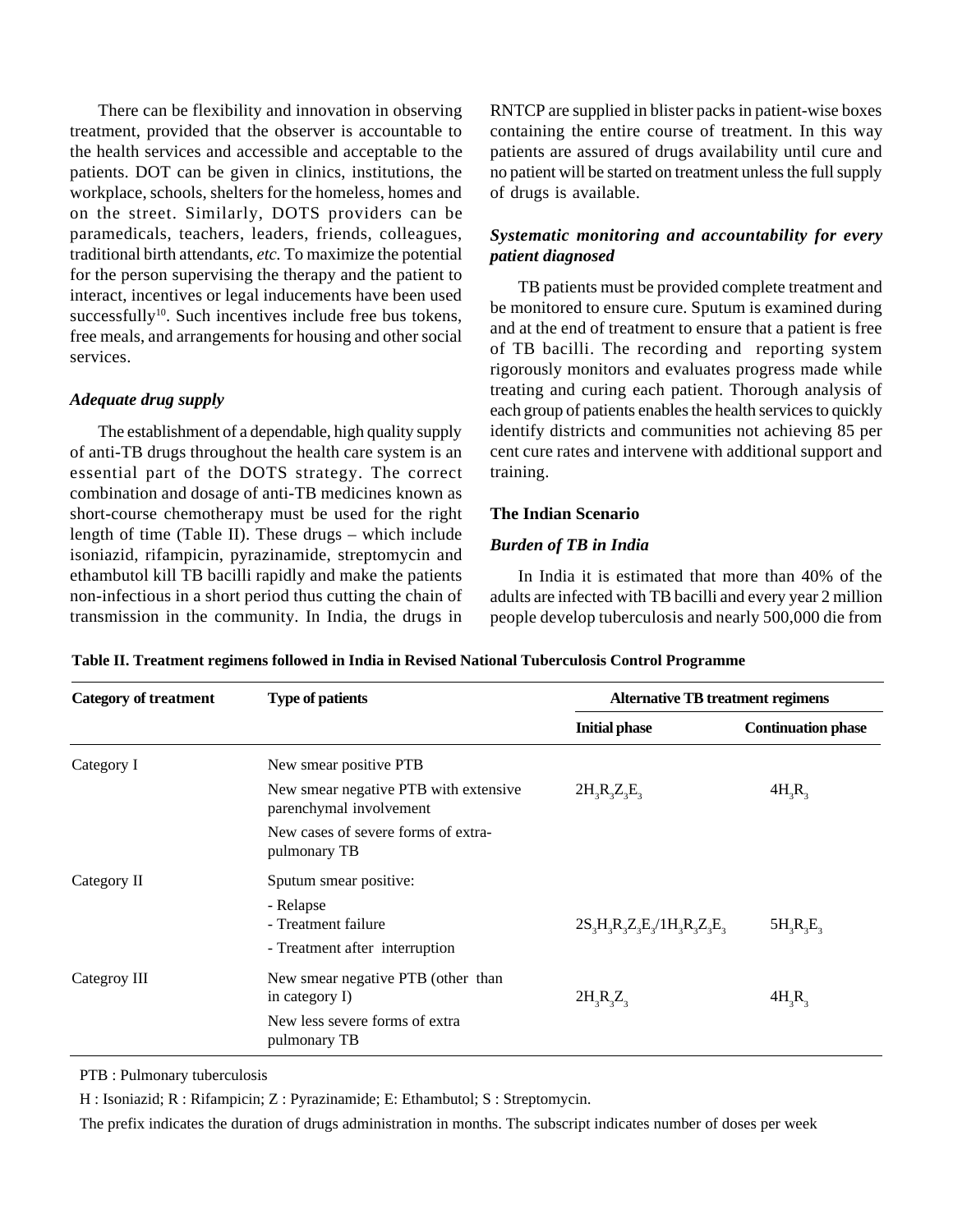it. By any measure, the burden of suffering caused by tuberculosis is mind boggling $11$ . The incidence of TB has changed little in the past 30 years, despite having had a tuberculosis control programme. The human immunodeficiency virus (HIV) is estimated to have infected 3.5 million people in India<sup>12</sup>. HIV-associated TB and the emergence of multidrug resistant TB (MDRTB) will further increase the magnitude and severity of the TB epidemic. Further, TB is a major barrier to economic development, costing India approximately Rs.13,000 crores (US  $$3$  billion) a year<sup>13</sup>. In addition, TB patients spend more than Rs.645 crores (US\$180 million) on private TB care<sup>14</sup>. Tuberculosis has devastating social costs as well – data suggests that each year, more than 300,000 children are forced to leave school because their parents have TB and more than 100,000 women with TB are rejected by their families<sup>15</sup>. This continued burden of disease is particularly tragic because TB is nearly 100% curable. Untreated patients can infect 10-15 persons each year, poorly treated patients develop drug-resistant and potentially incurable TB. Given this burden, a substantially increased political commitment at all levels to control the disease is necessary.

### *DOTS implementation and its implications in India*

In India, the Revised National Tuberculosis Control Programme was launched in 1997 with phased coverage in various states<sup>16</sup>. It is expanding rapidly, covering more than 313 million population. India now has the second largest DOTS programme in the world. Today more than 30% of the population of India has access to DOTS. More than 200,000 patients have been treated, with cure rates of about 75-80%. The pace with which the expansion of the RNTCP occurs will determine the number of cases and deaths from TB as well as the magnitude of drug resistance. DOTS has also been shown to be highly cost effective and it doubles cure rates.

If India expands the RNTCP, to cover the entire country by 2005 and meets global targets for TB control, then over the next 20 years, the best estimates are that the Programme will cumulatively cure more than 25 million cases of TB, prevent more than 15 million additional cases of TB, prevent nearly 6 million deaths and save more than Rs.115,000 crore  $(US$27 billion)^{17}$ . However, for each year of delay in national expansion beyond 2005, the human and economic costs over the next 20 years will be high; 800,000 preventable cases of TB, 280,000 avoidable deaths – 700 per day and direct and indirect costs of Rs.5700 crores (US \$ 1.3 billion).

Unless the Programme is given a much higher priority at the central, state and district levels, it will not be able to expand as planned to cover more than 500 million people within the next 2-3 years and the entire population by 2005. If global targets are met by 2005, it can be expected that deaths from TB and prevalence of the disease can be reduced by approximately 50% in 5 years, with incidence being reduced by approximately 50% in 10 years.

The RNTCP has important implications for the health and development of India. Not only can the RNTCP save million of lives and hundreds of millions of dollars, it can also promote a culture in which decisions are based on data. This can provide a solid and lasting foundation for continuous improvement in India's health services.

Successful implementation of this Programme in India could save more lives than any other public health intervention over the next 10 years. This would also greatly reduce the burden on children and families. The diagnostic and treatment principles of DOTS can easily be adapted to infants and children. Success will require active communication, collaboration, and participation on the part of governmental and non-governmental sectors.

#### **Global Applications of DOTS**

The DOTS strategy has been implemented successfully in many countries. In the United States, Baltimore demonstrated a marked reduction in case rates with use of DOTS<sup>18</sup> despite a high rate of HIV infection. In New York city, by 1991, half of the TB patients were HIV infected and one in five had multidrug resistant tuberculosis, but DOTS resulted in a rapid decrease in both tuberculosis and in multidrug resistance<sup>10,19</sup>. Murraay *et al*<sup>20</sup> reviewed experiences in Malawi, Mozambique and Tanzania, documenting cure rates of 86-90%. Effective programmes have been established and have continued to function well even in the context of civil war. Application of universal DOT and subsequent adoption of short-course chemotherapy were associated with a substantial decline in tuberculosis in Cuba, to a level below that of many industrialized countries<sup>21</sup>. In Beijing, DOT was implemented in 1978 and short course chemotherapy was introduced in 198822. Prevalence of smear-positive tuberculosis in Beijing decreased form 127 per 100,000 in 1979 to 16 per 100,000 population in 1990, a decrease of 17% annually<sup>23</sup>. More recently, a World Bank assisted project in China has had remarkable success<sup>24</sup>. More than 3 million patients have undergone sputum examinations and more than 515,000 smear positive patients have been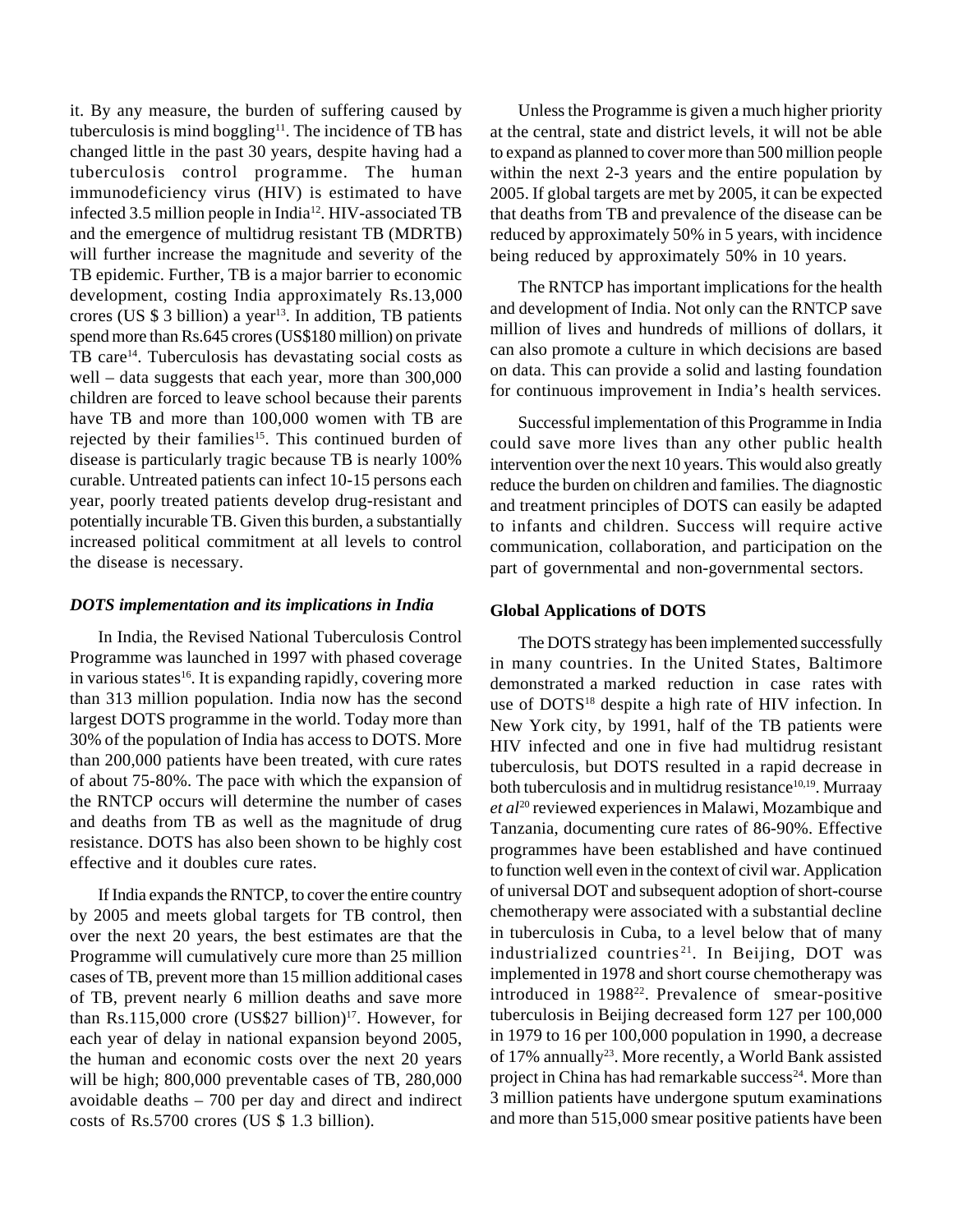treated, with cure rates of more than 93%. The failure rate in previously treated patients fell progressively from 18 to 6% in the initial years of the programme. The programme in China currently covers a population of 800 million. In the South-East Asia Region, Bangladesh had had excellent success in DOTS implementation, with coverage of more than two-thirds of the country and cure rates above 80%25. The impact of TB control programme was quite considerable in Peru. After a decade of implementation of DOTS , the TB morbidity dropped down by 35%, the incidence by 42%, the incidence of smear positive cases by 40% and the mortality rates from 21 to 11% (Personal communication).

#### **DOTS and HIV**

It has been demonstrated that DOTS can prolong the life of HIV infected individuals and improve their quality of life and can stop the spread of TB by making them non-infectious in a short time26. It can prevent the emergence and also reverse the trend of MDRTB. On the other hand, failure to use DOTS in the face of HIV can lead to explosive spread of TB, with cases tripling and drug resistance increasing rapidly27-29.

### **Other Measures in TB Control**

The measures that were believed to be useful in the control of tuberculosis were improved socio-economic development, environmental improvement, vaccination and preventive therapy. However, these measures were found to be not very useful. Styblo<sup>30</sup> demonstrated that the decline in the annual risk of infection due to socioeconomic development and environmental improvement was limited to about 4% per year. Adding effective chemotherapy increased the rate of decline by 14% per year. BCG vaccination and preventive chemotherapy were not useful in TB control<sup>30</sup>.

As against all these measures DOTS produces high cure rates, prevents new infections by curing infectious patients and prevents the development of drug resistant TB by ensuring that the full course of treatment is taken<sup>15</sup>. The World Bank ranked the DOTS strategy as one of the most cost-effective of all health interventions<sup>20</sup>.

#### **Acceleration of TB Control**

This requires the highest level of Government commitment and provision of adequate human and financial resources. Several groups have enormous potential for improving the RNTCP. These include private practitioners, non-governmental organizations (NGOs) and employees health services<sup>1</sup>. The spirit of partnership and collaboration will be key for an effective, sustained TB control programme in future years in India, particularly with the threat of HIV and MDRTB on the horizon. In addition, there should be strong training institutions for human resource development. Advocacy to political leaders and bureaucrats is absolutely essential for sustainability of the programme<sup>17</sup>.

#### **What Should be Done Now?**

There is a pressing need to accelerate the expansion of DOTS, take the DOTS to specialized settings and forge partnership with multiple sectors<sup>1</sup>. There is a need to do more operational research to improve the performance and also consider DOTS-plus for countries with high proportion of MDRTB. Operational research provides programme managers the tools needed to analyse their programmes and provide continuous quality improvement. The goal is to improve the diagnosis, care and access for TB patients by translating the results of that research into policy and practice. Local programme managers should analyse and evaluate resources available in their community. The goal is to identify facilities and means by which TB patients can be diagnosed earlier in the course of their disease and resources by which patients can be given observed treatment more conveniently. DOTS is the best treatment strategy available today, but it does not and cannot remain static. DOTS have evolved through decades of research and it must continue to evolve as it adapts to local situations and emerging scientific data.

#### **Conclusions**

Key findings from the Tuberculosis Research Centre, Chennai and the National Tuberculosis Institute, Bangalore have changed treatment practices all over the world. Application of these findings in other countries has led to sustained decrease in tuberculosis. DOTS is a classic example of research findings not being applied where they are most needed and where they were discovered. Forty years after the discovery of the principles of DOTS in India, DOTS is being applied on a mass basis in our country. Fostering an atmosphere of enquiry and analysis strengthens programmes by continuously identifying areas, which need improvement, as well as the means to improve the programme in these areas. Policy makers need to be aware of research findings and of the implications of these findings for programme decisions. It is essential that DOTS is rapidly and effectively implemented and quality of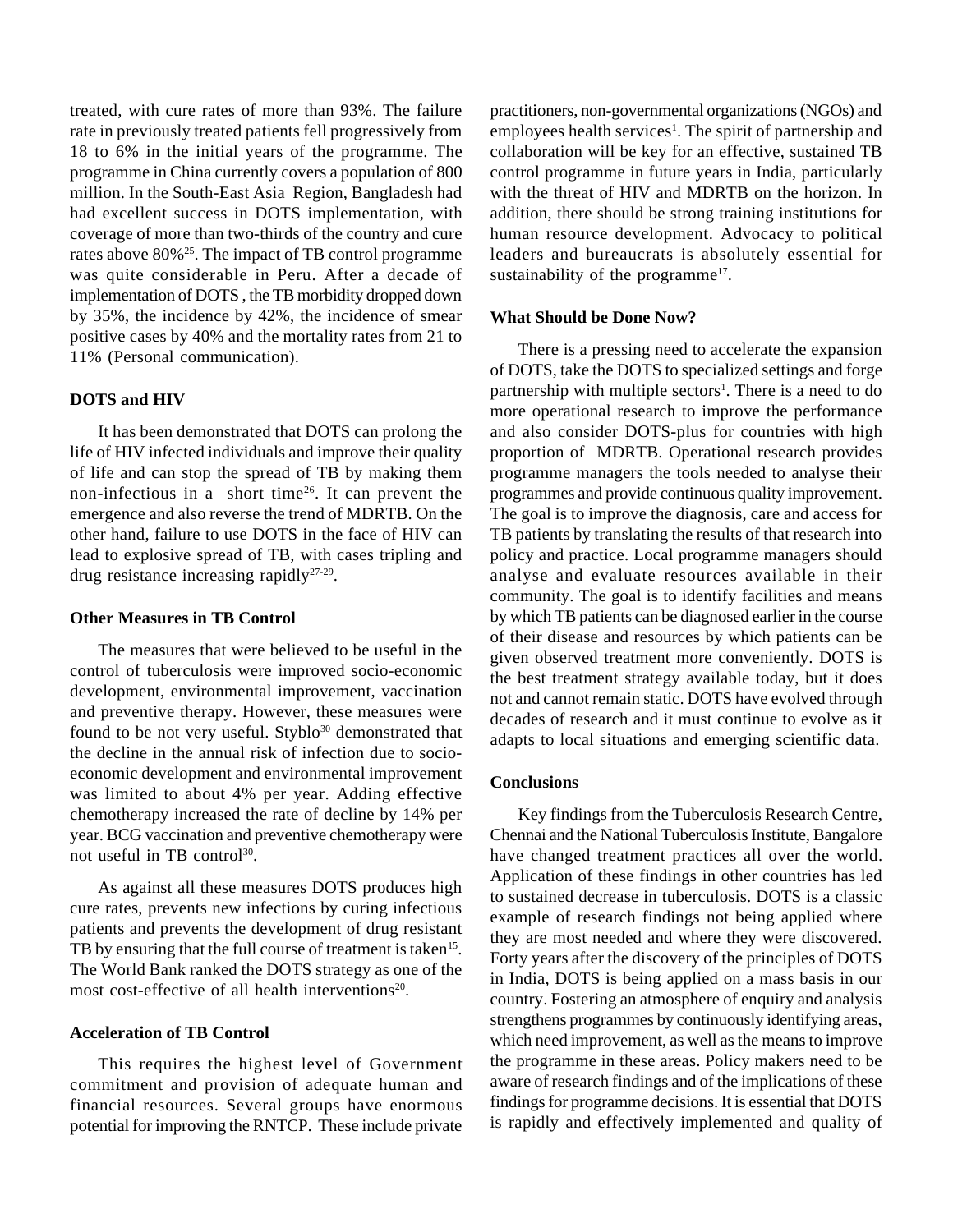services ensured before MDRTB and HIV convert an already serious situation into a massive and potentially uncontrollable epidemic. A poorly implemented programme is worse than no programme at all.

Tuberculosis does not merely reflect the socioeconomic status but perpetuates and exacerbates poverty. Hence RNTCP is highly effective anti-poverty programme as well. TB patients must be clearly and repeatedly informed that treatment is free of charge, and must be given the option of receiving treatment under observation either through governmental or non-governmental channels. In the public and private sectors, improved interpersonal communication, standardized treatment, direct observation at a time and place convenient to patients, and systematic monitoring and accountability are needed urgently.

DOTS in South-East Asia has prevented more than 200,000 TB cases, saved more than 100,000 lives, and saved more than US\$500 million. In India, more than 500,000 patients have been put on treatment, more than 80,000 lives have been saved (4500 lives every month) and more than 1 million infections have been prevented (Personal communication). To achieve this, more than 150,000 health workers incluidng more than 10,000 doctors and 3000 laboratory technicians underwent modular training, more than 7,500,000 microscopic examinations were performed for TB and about 15,000,000 directly observed doses of anti-tuberculous treatment were administered. In the past 3 years, 20-fold expansion of DOTS has been achieved in India covering more than 350 million population by early 2001. It now has the second largest DOTS programme in the world. Today more than 33% of the population has access to DOTS. All these findings suggest that DOTS is succeeding in India.

#### **References**

- 1. *Research for Action: Understanding and Controlling Tuberculosis in India.* World Health Organization, Regional Office for South-East Asia, New Delhi, 2000.
- 2. *Report on the Tuberculosis Epidemic.* WHO/TB/97.224. World Health Organization, Geneva, 1997.
- 3. *Tuberculosis in India A Sample Survey 1955-1958.* Special Report Series No.341, Indian Council of Medical Research, New Delhi, p.1, 1959.
- 4. Tuberculosis Chemotherapy Centre, Madras. A concurrent comparison of home and sanatorium treatment of pulmonary tuberculosis patients in south India. *Bull World Health Organ 21:* 51, 1959.
- 5. Fox, W. Self administration of medicaments. A review of published work and a study of the problems. *Bull Int Union Tuberc 31:* 307, 1962.
- 6. Tuberculosis Chemotherapy Centre, Madras. A concurrent comparison of intermittent (twice weekly) isoniazid plus streptomycin and daily isoniazid plus PAS in the domiciliary treatment of pulmonary tuberculosis. *Bull World Health Organ 31:* 247, 1964.
- 7. Baily, G.V.J., Savic, D., Gothi, G.D., Naidu, V.B. and Nair, S.S. Potential yield of pulmonary tuberculosis cases by direct microscopy of sputum in a district of south India. *Bull World Health Organ 37:* 875, 1967.
- 8. Styblo, K. Epidemiology of tuberculosis. In: *Infections Krankheiten und Ihre Erreger. Mykobakteria und Mykobakteriellen Krankheiten.* Eds. G. Meissner *et al.* Vol.4. VEB Gustav Fischer Verlag Jena, 1984.
- 9. *Tuberculosis Programme: Framework for Effective Tuberculosis Control.* WHO/TB.94.179. World Health Organization, Geneva, 1994.
- 10. Frieden, T.R., Sterling, T., Pablos-Mendez, A., Kilburn, J.O., Cauthen, G.M. and Dooley, S.W. The emergence of drug resistant tuberculosis in New York City. *N Engl J Med 328:* 521, 1993
- 11. *Group at Risk: Report on the Tuberculosis Epidemic*. WHO/ TB/96. World Health Organization, Geneva, 1996.
- 12. *World Health Report 1999.* WHO/99/12368. World Health Organization, Geneva, 1999.
- 13. Dholakia, R. *The Potential Economic Benefits of the DOTS Strategy Against TB in India.* Ed. J. Almeida. WHO/TB/96.218. The Global Programme of the World Health Organization, Geneva, 1996.
- 14. Uplekar, M.W. and Rangan, S. *Tackling, T.B*. *The Search for Solutions.* The Foundation for Research in Community Health, Mumbai, 1996.
- 15. Rajeswari, R., Balasubramaian, R., Muniyandi, M., Geetharamani, S., Thresa, X. and Venkatesan, P. Socio-economic impact of tuberculosis on patients and family in India. *Int J Tuberc Lung Dis 3:* 869, 1999.
- 16. Khatri, G.R. The Revised National Tuberculosis Control Programme: A status report on first 100000 patients. *Indian J Tuberc 46:* 137, 1999.
- 17. *Joint Tuberculosis Programme Review India.* WHO/SEA/TB/ 224/2000. World Health Organization, Regional Office for South-East Asia, New Delhi, 2000.
- 18. Chaulk, C.P., Moore-Rice, K., Rizzo, R. and Chaisson, R.E. Eleven years of community-based directly observed therapy for tuberculosis. *JAMA 274:* 945, 1995.
- 19. Frieden, T.R., Fujiwara, P.I., Washko, R.M. and Hamburg, M.A. Tuberculosis in New York City – Turning the tide. *N Engl J Med 333:* 229, 1995.
- 20. Murraay, C.J.L., Dejonghe, E., Chum, H.J., Nyangulu, D.S., Salomao, A. and Styblo, K. Cost effectiveness of chemotherapy for pulmonary tuberculosis in three sub-Saharan African countries. *Lancet 338:* 1305, 1991.